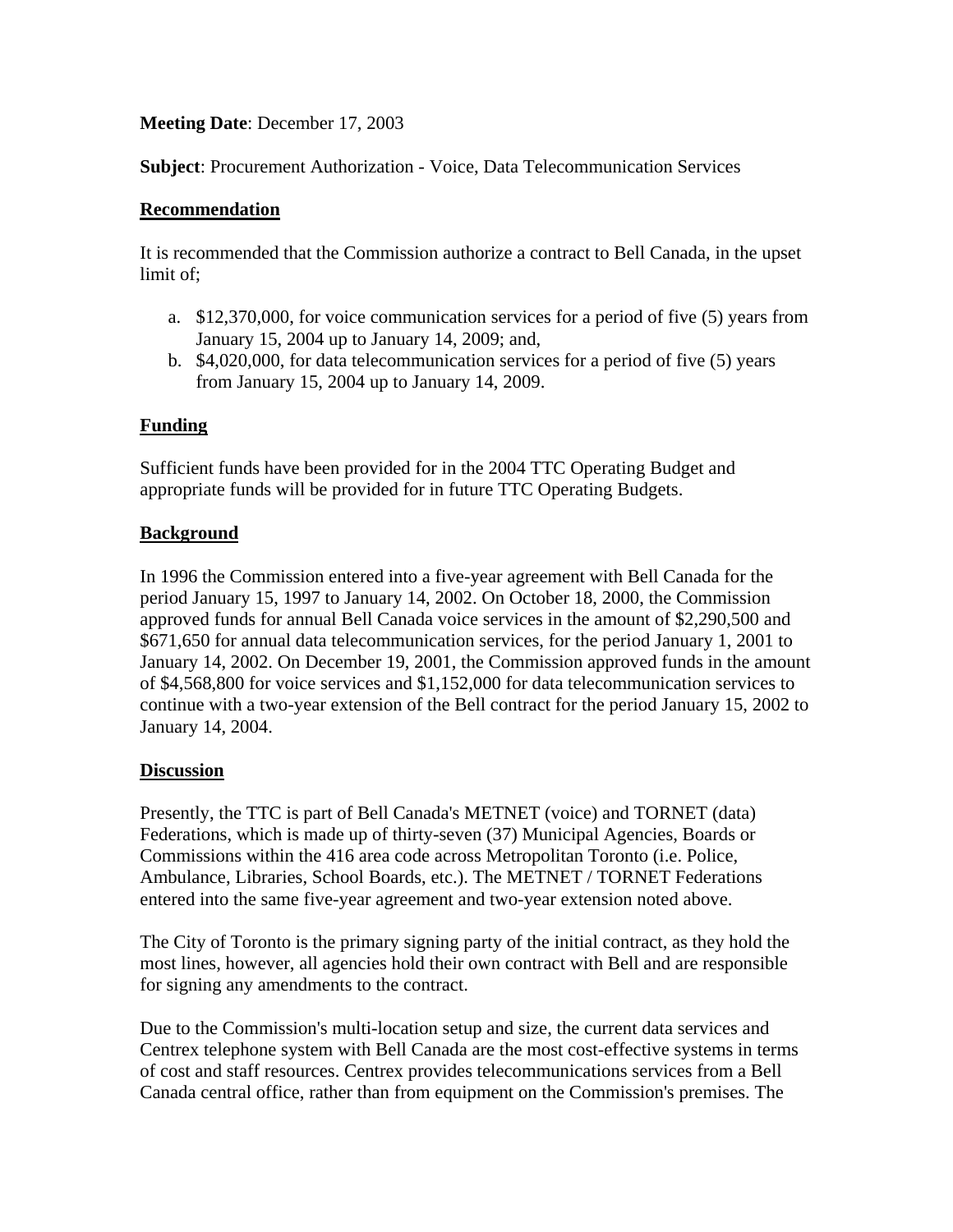Centrex voice system provides city-wide services to all TTC locations, with four-digit internal dialing of approximately 4,350 telephone lines. The 292 data lines utilized provide connections between the TTC computing hubs and outlying locations that are not served by TTC-owned communications media.

The City of Toronto, who is the "parent" of the METNET / TORNET Federations, had issued a proposal in July 2002 for Telecommunication Services, and at their September 22, 23, 24 and 25, 2003 Council meeting, approved entering into a five-year contract to continue with Bell Canada voice and data telecommunication services.

Only one vendor, Bell Canada, responded to the City's proposal for voice services and based on the City's evaluation process which included staff from various Municipal Agencies, Boards and Commissions, including a representative from the TTC, Bell has been recommended for the award of a five-year contract for voice services. It is believed that the cost associated with infrastructure changes to allow a change in providers prevents others from bidding competitively.

Three submissions were received for data telecommunication services, Bell Canada, EDS and Telus. Based on the City's evaluation process, EDS did not meet the mandatory requirements and Telus was unable to provide financial security. Therefore, Bell is being recommended on the basis of being the only compliant submission for the award of a five-year contract for data services. The TTC's data telecommunication services and multi-location layout are very similar to the City's, so TTC staff also recommend entering into the same five-year contract to continue with Bell Canada data services.

In addition to the Centrex telephone and data services, which support the traditional corporate network, Bell Canada provides the Commission with other voice and network communication services. These include business lines, facsimile lines, and special communication services for voice processing and CIS (Communications Information System). This report requests approval to continue with these voice and data communication services and to allocate funds for the payment of same.

### Summary of Voice Services

2003 2004 % (Decrease)/

Budget Budget Increase

Telephone Services \$2,010,600 \$2,067,500 **(a)** 2.8%

CIS Voice Services

(not including Cellular) 121,300 113,700 **(b)** (6.3%)

Facsimile Service 88,800 87,100 **(c)** (1.9%)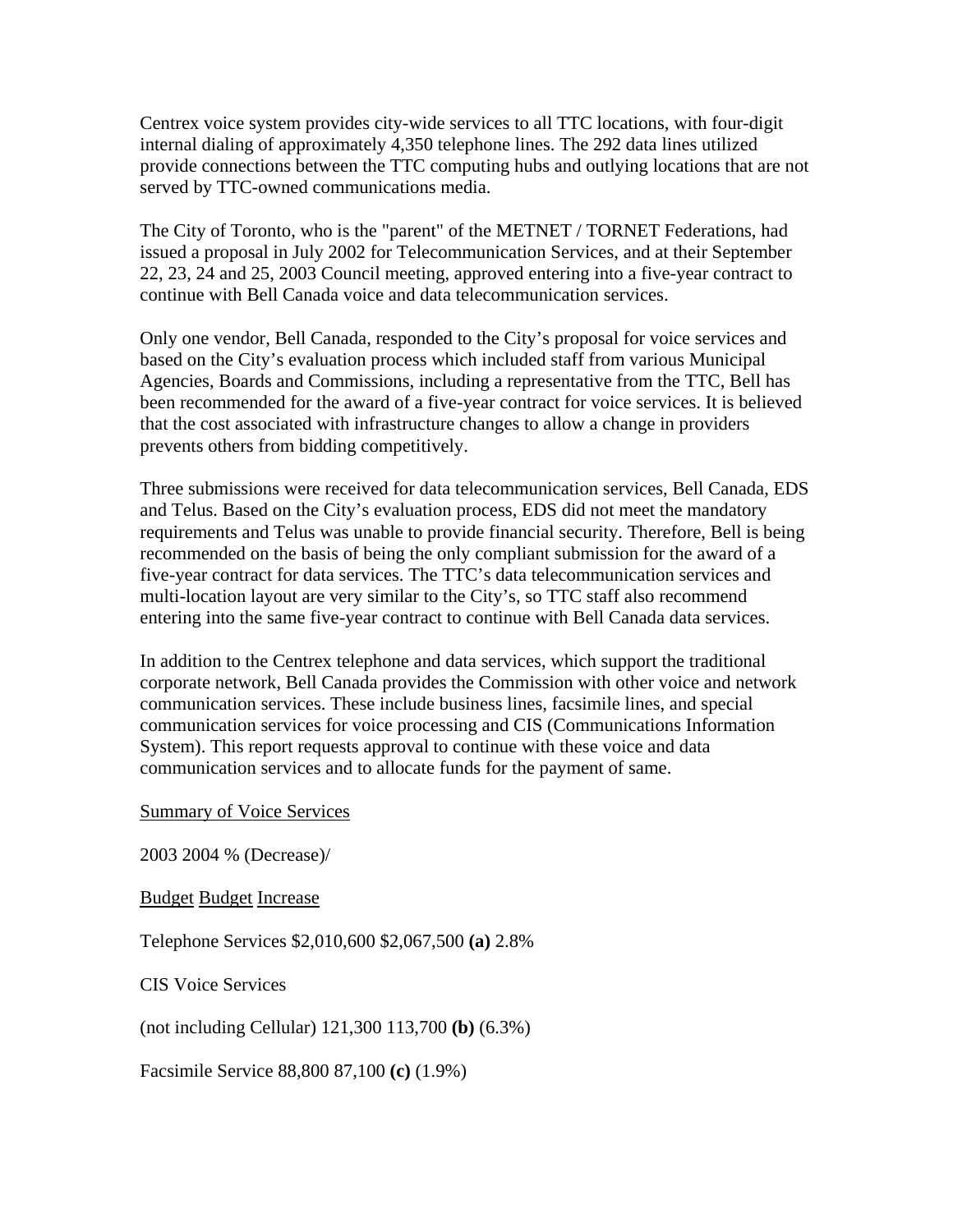Voice Processing Lines 44,700 44,700 0%

Maintenance 10,200 16,900 **(d)** 65.7%

Total \$2,275,600 \$2,329,900 2.4%

Estimated Four-Year Requirement **(e)** 10,039,900

Total for Five-Year Contract \$12,369,800

- a. Increase attributed to installation of services for the new Transit Control Centre and general growth throughout the system.
- (b) Decrease attributed to budgeted new consoles at divisions not being installed in 2003.
	- c. Decrease is attributed to disconnecting fax modem lines no longer required as users are connected to the network.
	- d. Increase attributed to the addition of maintenance for the new Automatic Call Distribution Call Center Management Information system and an increase in existing maintenance costs based on a higher amount than originally budgeted.
	- e. This increase covers an estimated 3% general growth in equipment / services throughout the system for each of the four years 2005-2008.

Summary of Data Telecommunication Services

2003 2004 % (Decrease)/

Budget Budget Increase

Data Services \$351,200 \$471,800 **(a)** 34.3%

CIS Data Services \$191,300 \$196,300 **(b)** 2.6%

IP Services \$24,300 \$59,300 **(c)** 144%

Total \$566,800 \$727,400 28.3%

Estimated Four-Year Requirement **(d)** 3,292,100

Total for Five–Year Contract \$4,019,500

- a. Increase is primarily attributed to increasing operational demand for network services in locations not yet served by Commission-owned network media.
- b. Increase is due to minor expansion of the CIS network during 2003.